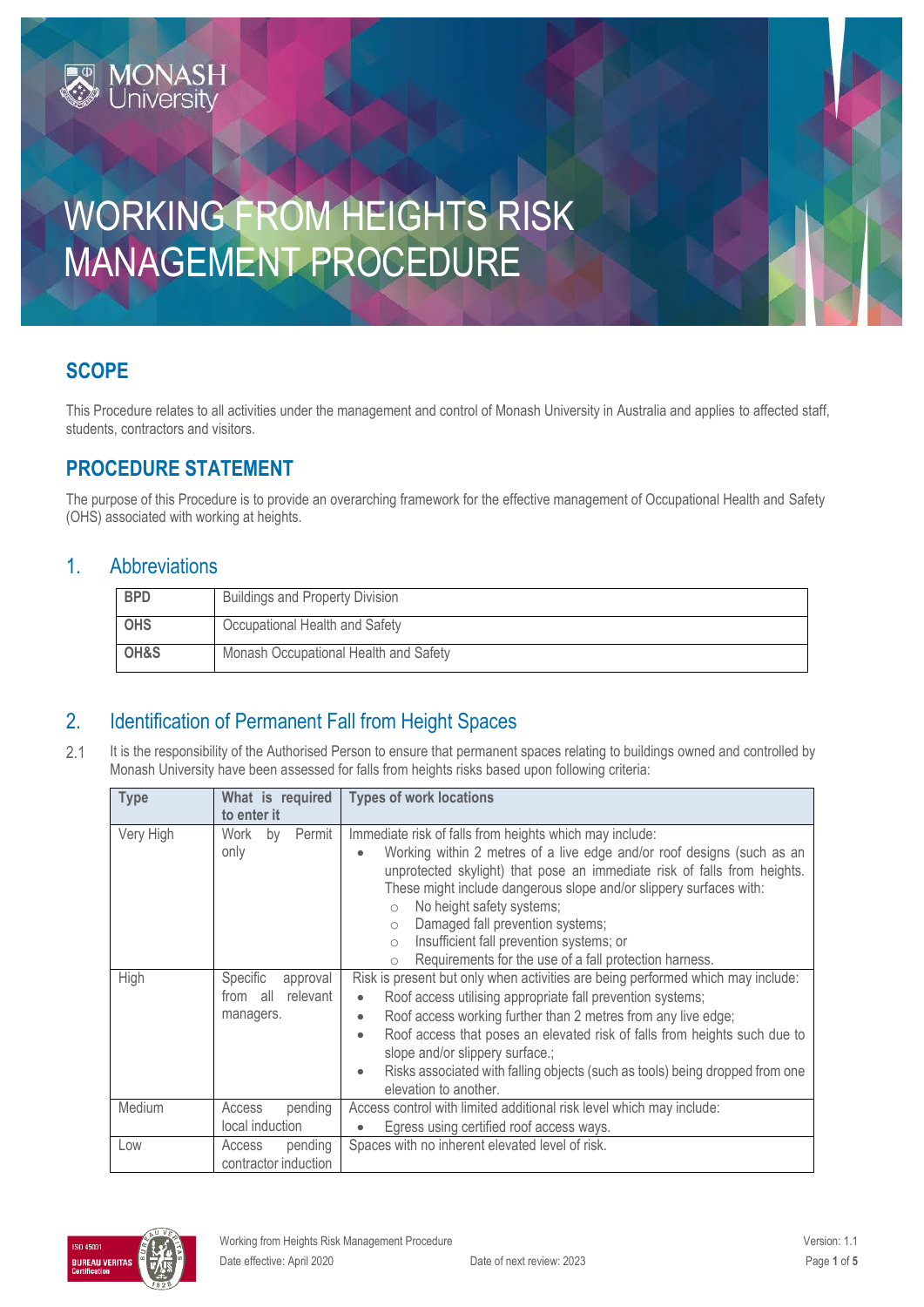- 2.1.1 It is the responsibility of the Authorised Person to ensure that:
	- Any suspected falls from heights risks are assessed against the above criteria;
	- All falls from heights risks are recorded in the designated Mapping Tool; and
	- Appropriate signage is placed at all access points to a falls from heights risk space prior to that the space being accessed.

## 3. Identification of a Temporary Falls from Heights Risk

- $3.1$ Operational managers must ensure that any works that have the potential to temporarily create a fall from heights risk must be brought to the attention of the Authorised Person.
	- 3.1.1 It is the responsibility of the Authorised Person to ensure that:
		- A determination on what type of falls from heights risk based on the above criteria;
		- Appropriate signage is placed at all access points to prior to that the space being accessed; and
		- Appropriate fall prevention areas (i.e. drop zone areas) are established.

## 4. Activities involving Working from Heights

- $4.1$ Scoping
	- 4.1.1 When scoping work to be undertaken and to the extent that it is practicable, it must be determined whether or not the activities will include falls from heights risks.
- $4.2$ Risk Management
	- 4.2.1 All hazards associated with possible falls from heights risks must be identified and assessed. Risks that may arise include:
		- Workers and other persons falling
		- Equipment falling
	- 4.2.2 Operational managers must ensure that any falls from heights risks are identified, so far as reasonable, before work commences. If there is an element of doubt, Operational Managers must consult with the Authorised Person.
	- 4.2.3 Any Operational Manager directing work involving falls from heights risks must be approved to do so using the OHS [Prescribed Activities Approval Form.](https://forms.apps.monash.edu/frevvo/web/tn/monash.edu/u/3916c41d-b945-486a-aa56-3a1b2d38f492/app/_U8fbkKaIEeiCS-jJ9nTCoA/flowtype/_GN14YMaeEeipXY-P0bohrQ?_method=post&embed=true)
	- 4.2.4 Risk assessments must be conducted in consultation with the party who will perform the works in accordance with the [OHS Risk Management Procedure.](https://publicpolicydms.monash.edu/Monash/documents/1935636) The risk assessment must be documented and should include consideration and adequate control of risks. A template risk assessment is available in SARAH.

# 5. Working from Heights Permit-to-Work

- $5.1$ Any work conducted under the management control of Monash University that may result in a fall from heights risk must have a permit-to-work before commencement unless that work involves:
	- Rock climbing, abseiling or similar works
	- Use of certified stairs and other structures that are being used in accordance with its design and purpose.
	- 5.1.1 Permits are requested through Buildings and Property Division.
	- 5.1.2 Permit-to-work requests must be assigned to an Approved Person in accordance with the requirements of the OHS [Prescribed Activities and Permit-to-Work Procedure.](https://publicpolicydms.monash.edu/Monash/documents/1935634) The Approved Person is responsible for ensuring that:
		- The party conducting the work has demonstrated suitable competency to perform work of this nature;
		- Hazards associated with the work appear to have been identified and risks assessed;
		- The intended work methods appear to be safe and without risk to health; and
		- A Permit-to-work is in place before any works commence.

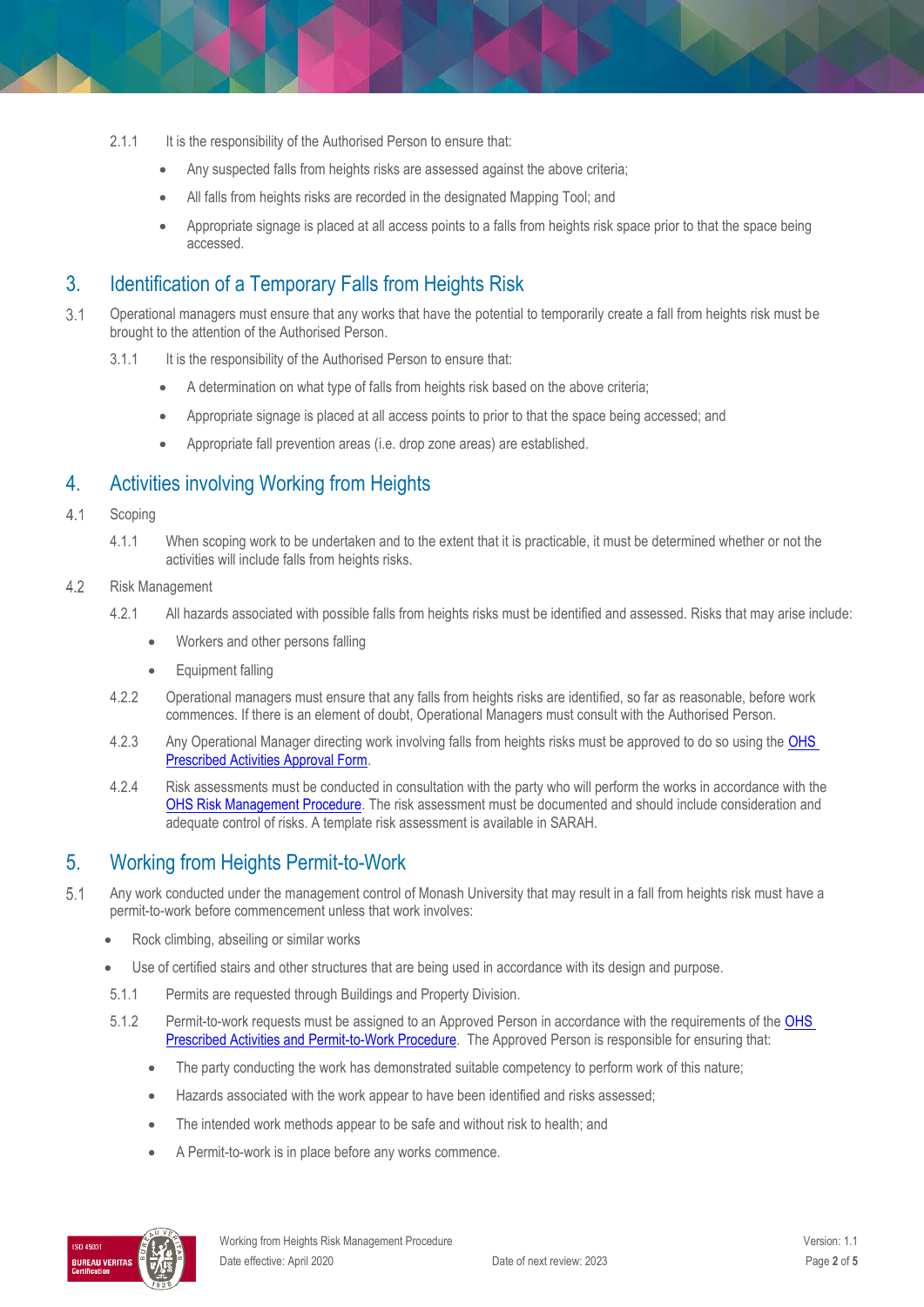#### 5.2 **Conditions**

- 5.2.1 Permit Holders must ensure that:
	- a) Passive fall protection device (physical barriers) are used where practicable, for all persons at risk and to prevent any items from falling onto persons below the work;
	- b) Fall restraint systems (work positioning device) are used where practicable, for all persons at risk;
	- c) Fall arrest system are used where practicable, for all persons at risk;
	- d) The work area has been isolated, so far as practicable, from other persons;
	- e) That any scaffold has been has been constructed by a suitably qualified and licenced operator and subsequently certified;
	- f) Plant (e.g. elevated work platform) is:
		- i. Designed and constructed for the task or range of tasks to be undertaken; and
		- ii. Designed and constructed in such a way as to enable its safe use in the physical surroundings in which it is to be used and the conditions in which it is to be used.
	- g) Ladders being utilised are:
		- i. Fit for purpose;
		- ii. Appropriate for the duration of the task; and
		- iii. Setup and used in an appropriate manner.
	- h) Emergency procedures are in place for the duration of works.

#### 5.3 Monitoring

- 5.3.1 The Permit Holder must ensure that all controls identified through risk management are in place.
- 5.3.2 The Approved Person must conduct monitoring to ensure that, as far as practicable, controls identified through risk management are in place.
- 5.3.3 The Authorised Person, The Manager, OH&S, or their representative, may review the conduct of any work activities relating to confined space entry without notice.

### 6. Responsibility for Implementation

 $6.1$ It is the responsibility of the Manager, OH&S to ensure that this procedure is implemented.

### 7. Tools

 $7.1$ There are currently no tools are associated with this procedure.

### 8. Records

 $8.1$ For OHS Records document retention please refer to:

### [Monash University OHS Records Management Procedure](https://publicpolicydms.monash.edu/Monash/documents/1935642)

### **DEFINITIONS**

A comprehensive list of definitions is provided in the **Definitions tool**. Definitions specific to this procedure are provided below.

| <b>Key word</b>          | <b>Definition</b>                                                                                                                                       |
|--------------------------|---------------------------------------------------------------------------------------------------------------------------------------------------------|
| <b>Authorised Person</b> | A person who is authorised on behalf of the Manager, OH&S, to approve and issue a certificate in<br>relation to a specific type of prescribed activity. |
| <b>Approved Person</b>   | A person who has been approved by an authorised person to supervise activities involving prescribed<br>activities.                                      |

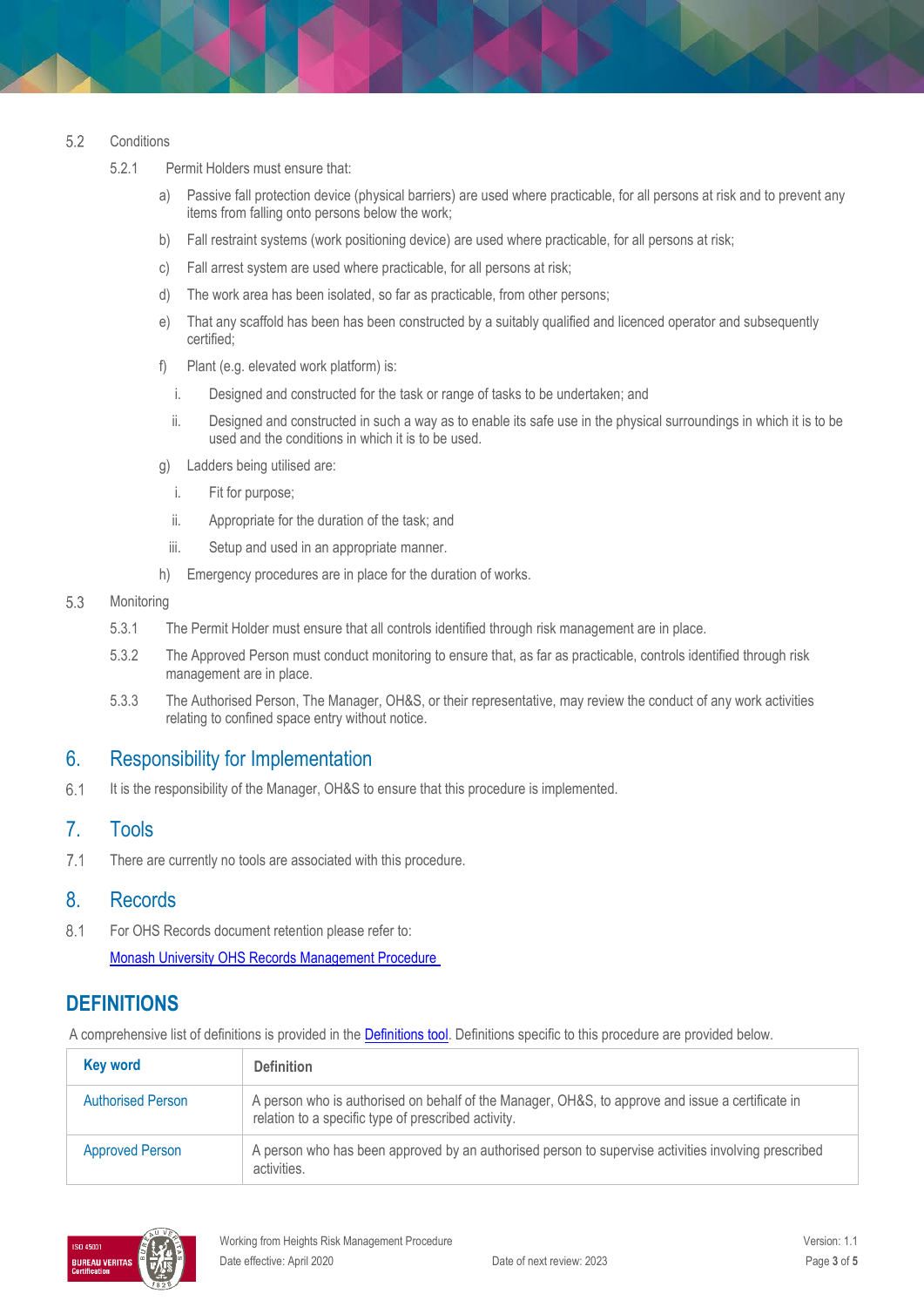| Contractor                       | Any person or business engaged by Monash University who enters into a contractual arrangement to<br>conduct work for Monash University, but whose primary employer is not Monash University.                                                                                                                                                                                                                                                                                                                                                                                                                                                                                                                                                                                                                                                                                                                            |  |
|----------------------------------|-------------------------------------------------------------------------------------------------------------------------------------------------------------------------------------------------------------------------------------------------------------------------------------------------------------------------------------------------------------------------------------------------------------------------------------------------------------------------------------------------------------------------------------------------------------------------------------------------------------------------------------------------------------------------------------------------------------------------------------------------------------------------------------------------------------------------------------------------------------------------------------------------------------------------|--|
| <b>Contractor Management</b>     | The process of managing work that is being/has been outsourced by Monash University. In the<br>context of this procedure 'contractor management' relates to OHS.                                                                                                                                                                                                                                                                                                                                                                                                                                                                                                                                                                                                                                                                                                                                                        |  |
| <b>Designated Mapping Tool</b>   | The tool used to map spatial information for the University. Currently assigned as SiSFM.                                                                                                                                                                                                                                                                                                                                                                                                                                                                                                                                                                                                                                                                                                                                                                                                                               |  |
| <b>Falls from Heights Risk</b>   | Any task that has the potential for a person to involuntarily fall for two metres or more which may<br>include:<br>Plant or structure being constructed, demolished, inspected, tested, maintained, repaired or<br>$\bullet$<br>cleaned where a worker could fall 2 metres or more;<br>Any fragile, slippery or potentially unstable surface that could result in a fall of 2 metres or more;<br>Any equipment used to gain access to an elevated level or to undertake the task at an elevated<br>level (e.g. Ladders, Elevated work platforms) that could result in a fall of 2 metres or more;<br>Any slopping surface which is difficult to maintain balance and terminates in a fall of 2 metres or<br>more:<br>Working near unprotected edges that could result in a fall 2 meters or more; or<br>Working near a hole, shaft or pit that has sufficient dimensions to allow a person to fall 2 metres or<br>more. |  |
| Live Edge                        | An unprotected edge that would result in a fall from heights if an operator fell.                                                                                                                                                                                                                                                                                                                                                                                                                                                                                                                                                                                                                                                                                                                                                                                                                                       |  |
| Permit-to-work Certificate       | Documented evidence of the issuing of a permit-to-work.                                                                                                                                                                                                                                                                                                                                                                                                                                                                                                                                                                                                                                                                                                                                                                                                                                                                 |  |
| <b>Permit Holder</b>             | A person who is authorised by both an approved person and the authorised person to supervise<br>activities involving prescribed activities as documented in a permit-to-work certificate.                                                                                                                                                                                                                                                                                                                                                                                                                                                                                                                                                                                                                                                                                                                               |  |
| Sub-Contractor                   | Any person engaged by the principal contractor to assist with the contracted works. Any person<br>subsequently engaged by these persons to assist is also deemed to be a sub-contractor.                                                                                                                                                                                                                                                                                                                                                                                                                                                                                                                                                                                                                                                                                                                                |  |
| <b>Suitably Qualified Person</b> | Person who can demonstrate that, through their experience, knowledge, qualifications and/or skills,<br>they are competent to perform Falls from heights and determine safe methods of controlling the risk of<br>fire.                                                                                                                                                                                                                                                                                                                                                                                                                                                                                                                                                                                                                                                                                                  |  |

# **GOVERNANCE**

| Parent policy                | <b>OHS&amp;W Policy</b>                                                                                           |
|------------------------------|-------------------------------------------------------------------------------------------------------------------|
| <b>Supporting schedules</b>  | N/A                                                                                                               |
| <b>Associated procedures</b> | <b>Australian and International Standards</b><br>ISO 45001:2018 Occupational Health and Safety Management Systems |
|                              | <b>WorkSafe Guidance documents</b><br>Compliance Code 'Confined Spaces', WorkSafe Victoria September 2008         |
|                              | <b>Monash University OHS documents</b>                                                                            |
|                              | <b>OHS Contractor Management Procedure</b>                                                                        |
|                              | <b>OHS Prescribed Activities and Permit-to-work Procedure</b>                                                     |
|                              | <b>OHS Records Management Procedure</b><br><b>OHS Risk Management Procedure</b>                                   |
| Legislation mandating        | Occupational Health and Safety Act (2004), Victoria                                                               |
| compliance                   | Occupational Health and Safety Regulations (2017) Victoria                                                        |
| Category                     | Operational                                                                                                       |
| Endorsement                  | Monash University OHS Committee                                                                                   |
|                              | 18 March 2020                                                                                                     |
| Approval                     | Office of the Chief Operating Officer & Senior Vice-President (a delegate of the President & Vice-                |